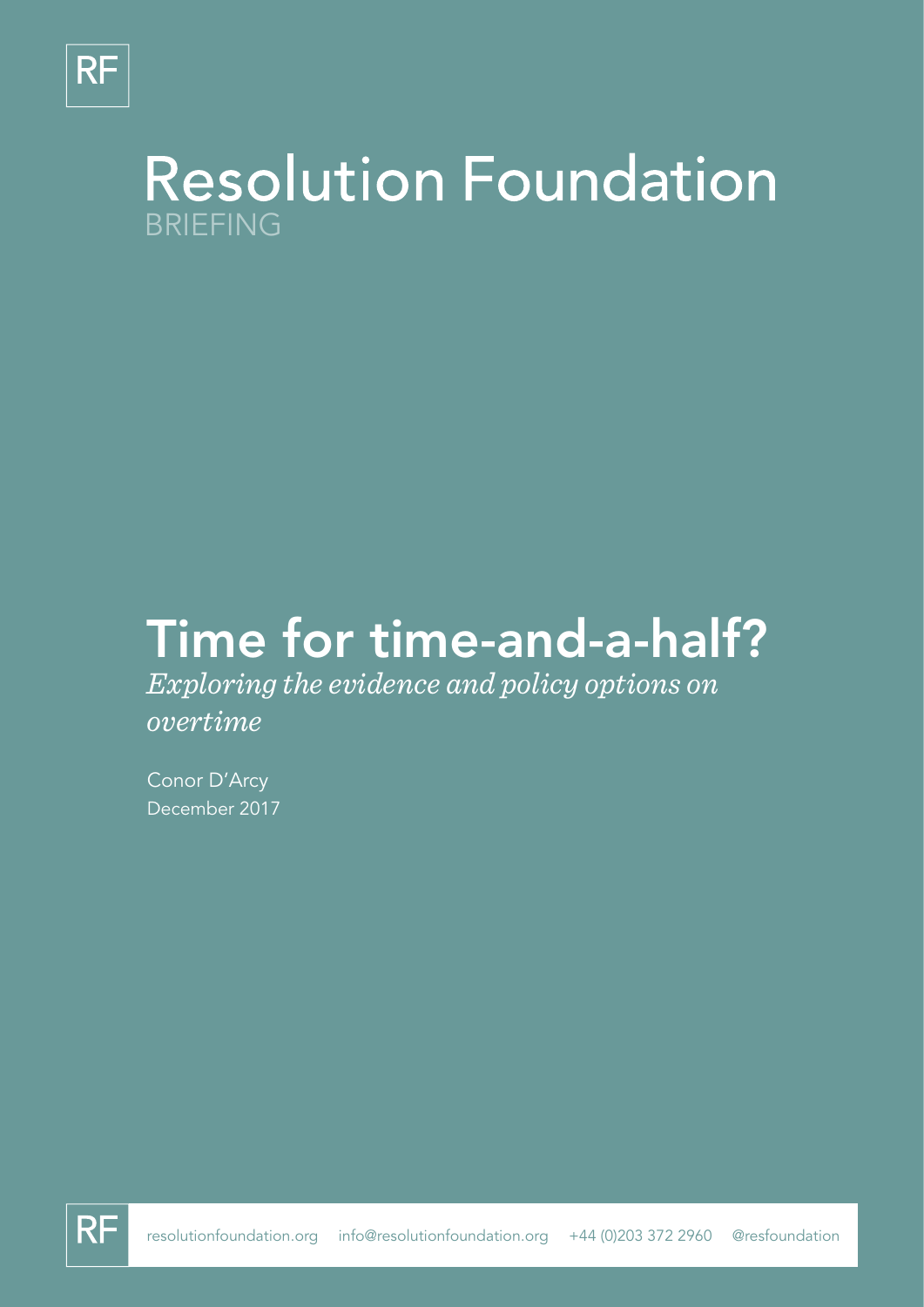

This work contains statistical data from ONS which is Crown Copyright. The use of the ONS statistical data in this work does not imply the endorsement of the ONS in relation to the interpretation or analysis of the statistical data. This work uses research datasets which may not exactly reproduce National Statistics aggregates.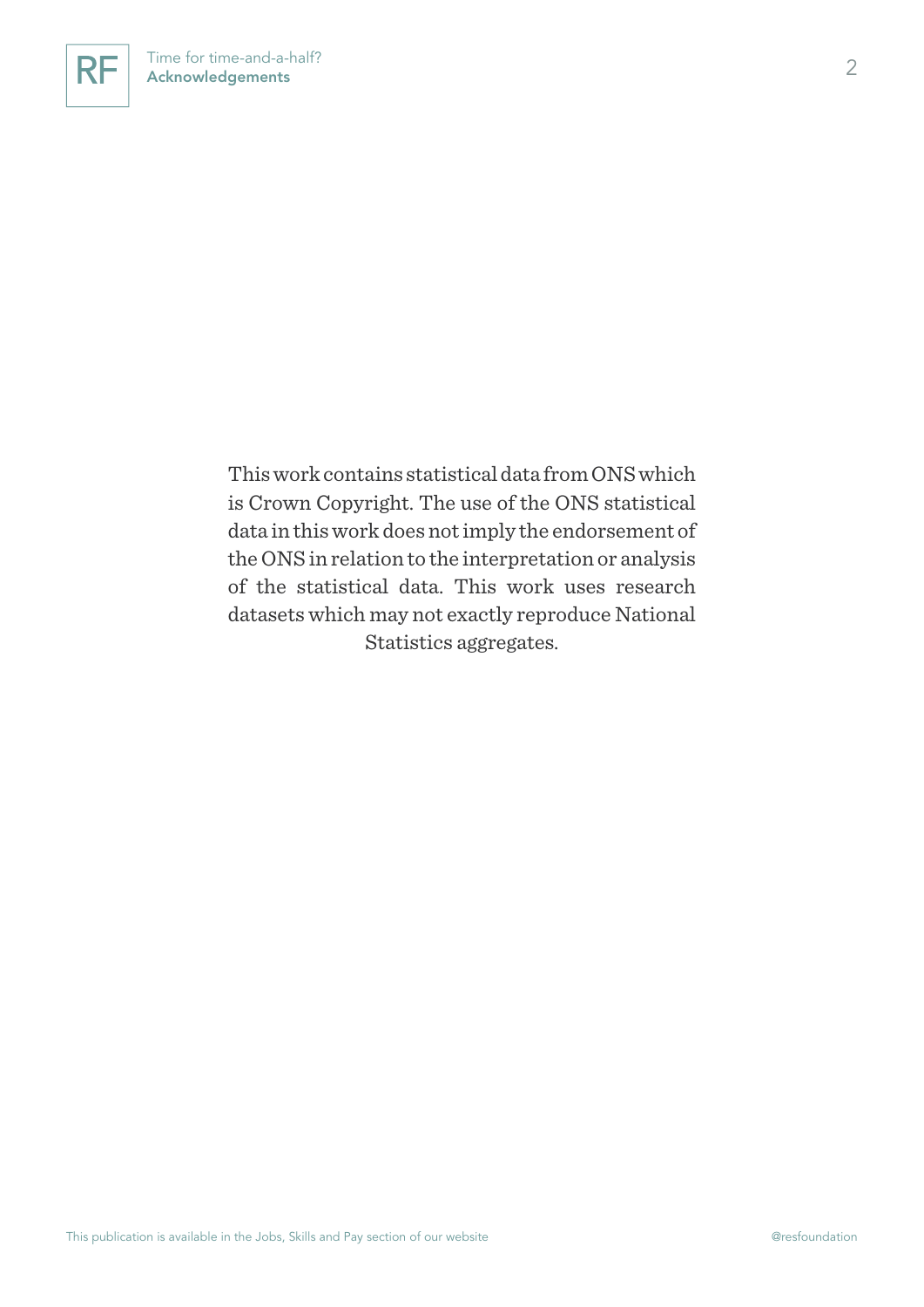## Summary

*Since the Taylor Review was published in July 2017, the discussion around its recommendations has often centered on the gig economy. But one idea it raised could impact a far larger group: the introduction of a higher minimum wage for non-guaranteed hours. While the Review positioned the policy as a response to the insecurity associated with zero-hours contracts, its real boldness lies in the return of focus to a wider and long-ignored area of labour market policy: overtime.*

*Overtime working is a big deal in our labour market and attention on it is long overdue. One in ten employees work overtime. Although this proportion is noticeably lower than in the mid-1990s, these additional hours typically comprise 12 per cent of the weekly wages of those doing overtime, yet it rarely features in the UK's labour market debate. While the pay premium associated with overtime working has declined – just half of employees doing overtime in 2016 were paid at least 10 per cent more than their standard hourly wage – a healthy premium remains commonplace in some parts of the economy. Despite this, most women and staff in wholesale and retail do not receive any significant uplift for their overtime hours.*

*Indeed, beyond the maximum 48-hour week set out by the Working Time Regulations, there is little that employers in UK are legally mandated to do regarding overtime. Our lack of focus on overtime has left the UK as something of an outlier internationally, with many countries placing restrictions on the volume of overtime working, introducing protections for affected employees or, as the Taylor Review suggested, requiring (some) employees doing overtime be guaranteed a minimum pay premium above their regular wage.* 

*That other countries go further than the UK in regulating overtime reflects a range of possible concerns. First, much overtime is unpaid. 14 per cent of employees report having done additional work for no pay. Second, even where it is paid, overtime may be adding to income insecurity. While for some workers the occasional opportunity to top up their basic wage is very welcome, for those for whom overtime working makes up the bulk of working hours, the lack of certainty can create significant insecurity. Third, beyond financial considerations it may place an undue burden on people's personal lives. Employers who demand their staff work additional hours – particularly at short notice – can make a decent work-life balance difficult to achieve.*

*The Taylor Review has opened the door to new policy thinking and experimentation around overtime policy to better address these concerns. In its response, the Government should take this opportunity to offer overtime workers greater security and certainty. Some steps, like protections for those turning down additional hours or action to discourage last-minute scheduling, should be relatively straightforward.*

*But changes to legislation affecting the rate at which overtime is paid are likely to have larger, more unpredictable effects. For instance, while a premium may incentivise firms to shift towards contracts that better reflect the working patterns of their staff, some may instead choose to simply offer fewer total hours, resulting in lower weekly wages for some workers. Given this uncertainty, the Government should pilot a range of overtime premia in a handful of sectors. While there are a variety of ways in which this could be implemented, a premium somewhere between 10 per cent and 50 per cent (time-and-a-half) would reflect current practice among firms. And because the issues discussed above are not exclusive to the very lowest earners at the wage floor, the pay threshold below which the policy should apply should be trialled too. This could be linked to hourly wages or, as in the US, to annual wages. Whatever the exact design of the policy, with a tight labour market the time is right to offer more to overtime workers.*

## The Taylor Review has shone a policy spotlight on overtime

The UK's employment performance over recent years has been remarkable: employment rates reached record highs in 2017 with unemployment falling to a 40-year low. But while the number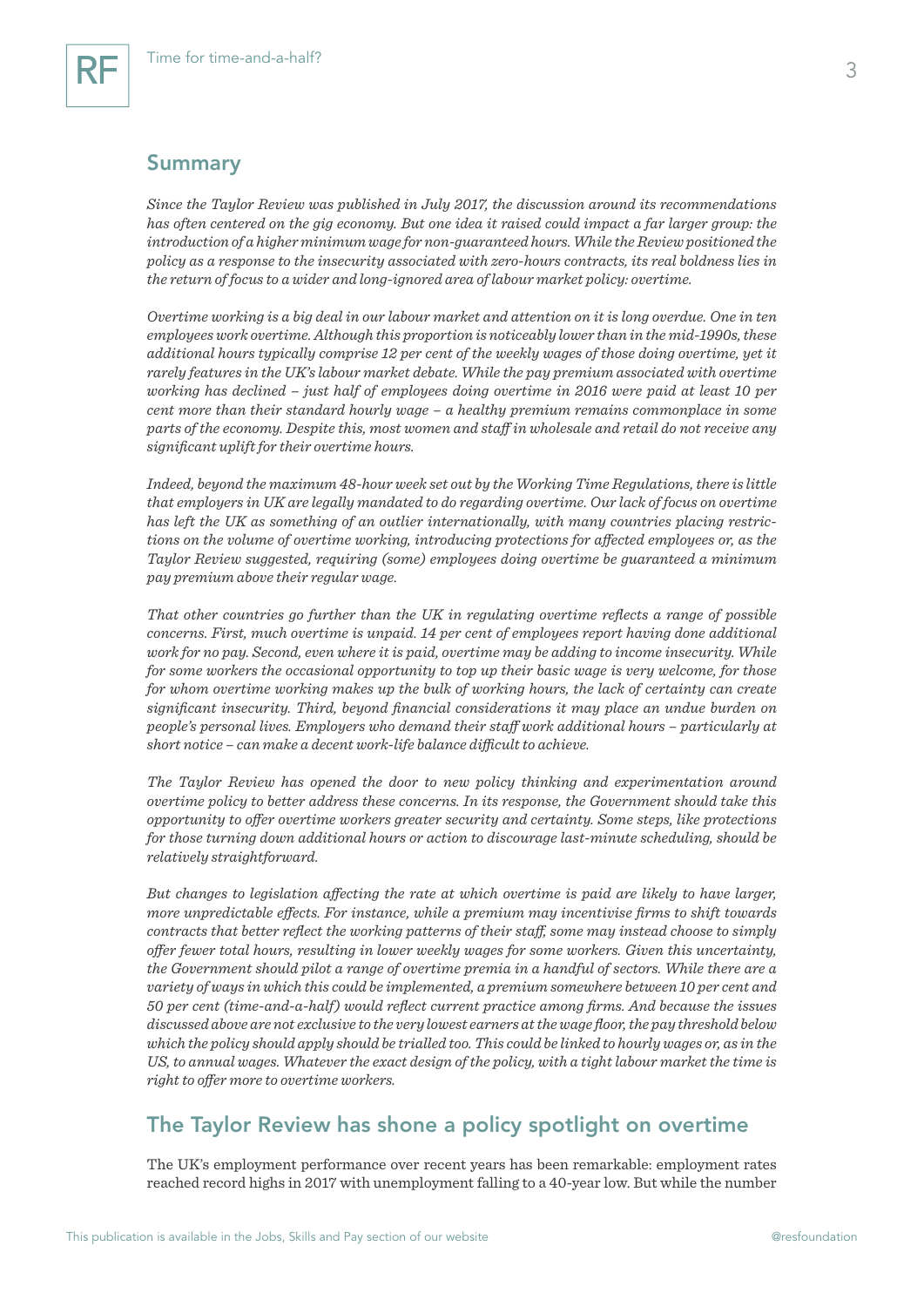of people in work has risen, so too has concern over the quality of the jobs they do. Questions over zero-hours contracts, self-employment and the gig economy led the Government to commission a review into 'modern working practices'.

Led by Matthew Taylor, the Taylor Review was published in July 2017, outlining reforms that would promote "good work". Among its recommendations was a minimum wage premium for non-guaranteed hours, based on the existing wage floor framework. The Review positioned the policy as a response to the insecurity associated with zero-hours and short-hours contracts. By increasing the cost to employers of non-contracted hours, two effects were possible. The policy would incentivise some employers to offer more guaranteed hours, providing affected employees with higher guaranteed earnings from week to week. Alternatively, some firms may value the flexibility that such contracts allow and continue using them. In this case, workers doing non-guaranteed hours would at least receive a higher rate to compensate them for the lack of certainty.

But while this is likely not the best policy to target the misuse of zero-hour contracts,<sup>[1]</sup> with the suggestion of a pay premium for non-guaranteed hours for some workers, the Taylor Review opened up a discussion that stretches far beyond the nearly 900,000 workers on zero-hours contracts. A much larger one in ten employees do some paid overtime, yet it rarely features in the debate around the UK's labour market and employment policy. This is all the more notable given many other countries have legislation offering protections or enhanced pay to those working overtime. To shine more light on this issue, this briefing note presents evidence on overtime, how its prevalence and the premium associated with it vary across the economy and over time, before considering how overtime workers could be offered greater security and certainty.

## Overtime is less common than in the past but still accounts for 1.1bn hours of work annually

How exactly overtime is defined is a crucial consideration. The datasets used in this analysis provide scope for different approaches but, given the discussion opened up by the Taylor Review, the form of overtime working we concentrate on here is paid overtime that employees or firms report having taken place.[2] This, of course, does not mean that unpaid overtime is less of a concern in the UK's labour market. In the 12 months to September 2017, 14 per cent of employees reported having done unpaid overtime in their main job, with these workers typically doing five hours of such work a week. This amounts to 1.5 billion hours of work annually. For policymakers interested in improving the pay and conditions of UK workers, unpaid overtime represents another area where a fairer deal between firms and employees would be welcome. In France, firms with more than 50 employees are now required to draw up a code of conduct which includes hours during which staff cannot be contacted.[3] Employers who want their staff to enjoy a healthy work-life balance could at a minimum implement such a policy and challenge the culture that exists around out-of-hours working.

[1] Other Resolution Foundation publications have made the case that where someone is in practice working regular hours over a period of time they should have the right to a contract which reflects that fact.

[2] The analysis presented in this note is drawn from two sources: the *Labour Force Survey* (LFS) and the *Annual Survey of Hours and Earnings* (ASHE). The LFS asks employees in the UK a number of questions relating to overtime, including whether they ever do any overtime (paid or unpaid), how many hours of overtime they usually do and how many hours of overtime they actually did in the reference period prior to the survey. Our LFS analysis focuses on the actual hours of paid overtime employees report having done in their main job. Only overtime done in an employee's main job is included given the difficulty in ascertaining how many hours of overtime are performed in other jobs but this means the figures presented here are likely to understate the extent of overtime working. ASHE, on the other hand, is completed by firms in Great Britain and, in theory, only provides detail on paid overtime. In general in this note, the LFS is used for analysis of the number of hours of paid overtime done and the characteristics of those carrying it out, while ASHE is relied upon for analysis of overtime pay.

[3] <http://www.bbc.co.uk/news/world-europe-38479439>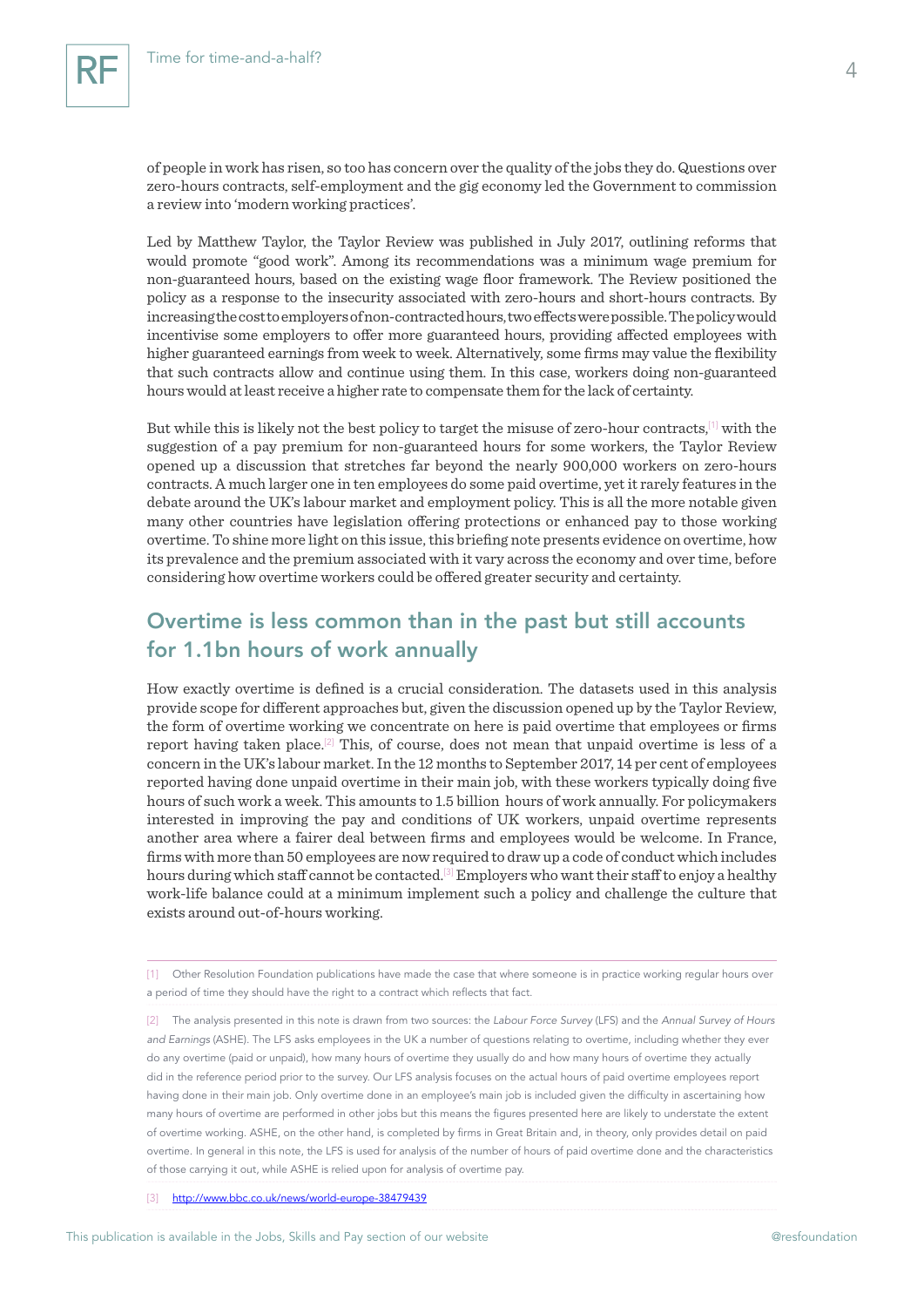Paid overtime, the focus of this report, is also widespread. One in ten workers (2.6 million employees) report having done such overtime. While this share has been relatively stable since the financial crisis, as Figure 1 illustrates it is significantly lower than in the mid-1990s when nearly 18 per cent of employees were doing paid overtime. A single driver of this trend is difficult to identify but the introduction in 1999 of the National Minimum Wage, an evolving industrial mix, rising female employment rates and loosened regulation around working hours, such as the Sunday Trading Act 1994, may all have played a part. The proportion of employees doing unpaid overtime has fallen over the same time period too, if not as steeply, suggesting the decline in paid overtime has not simply been a shift from paid to unpaid work.

#### Figure 1: Overtime over time



*Proportion of all employees doing paid overtime and median weekly hours of overtime: UK, 1992-2017*

Notes: Median weekly hours of overtime in their main job among employees reporting actual hours of paid overtime. Both series are calculated on a four-quarter rolling average.

Source: Resolution Foundation analysis of ONS, *Labour Force Survey 1992-2017*

The number of overtime hours these employees do, however, has varied less over the past 25 years. While median weekly hours of overtime also peaked in the mid-1990s (at seven), employees who do overtime today typically do 6.4 hours per week. The total number of overtime hours has dropped – from 1.8 billion in the late 1990s to 1.1 billion today – but the typical overtime worker is doing roughly the same number of overtime hours per week.

Overtime working is not evenly spread across employees however. As Figure 2 shows, some kinds of workers are much more likely to do additional paid hours than others. Men (12 per cent do some paid overtime) are more likely to do overtime than women (7 per cent). There is some evidence to suggest a connection to sectoral trends. Industries with among the highest proportion of employees doing overtime include transport (17 per cent) and manufacturing (15 per cent), both of which are male-dominated in terms of employment. But even within transport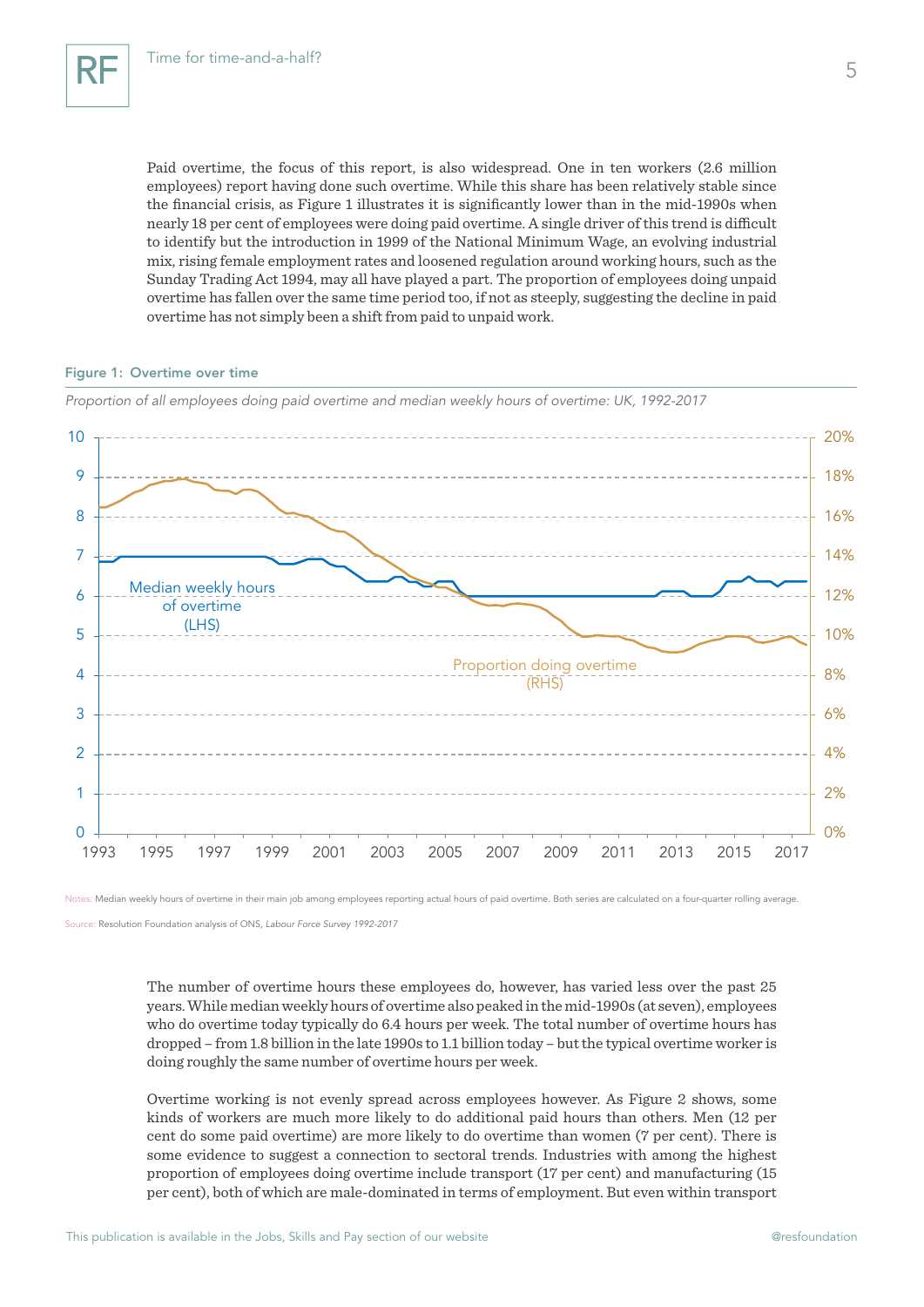and manufacturing, men are more likely than women to do overtime. This is not the case however in wholesale & retail, in which a similar proportion of both sexes report overtime working. The fact that those working part-time are also less likely to do paid overtime may also be related, given the higher share of women that work part-time. Other groups less likely to do paid overtime are Chinese employees, workers in London and people working in the education sector.

### Figure 2: Who does overtime?

*Proportion of employees doing paid overtime by selected characteristics: UK, Q4 2016 - Q3 2017* 4% 8% 12% 15% 17% 7% 10% 7% 9% 11% 11%  $4%$ 7% 8% 9% 10% 7% 12% 10% 0% 2% 4% 6% 8% 10% 12% 14% 16% 18% 20% Education Hospitality Wholesale & retail Manufacturing Transport Part-time Full-time London South East South West East Midlands Chinese Asian/Asian British Mixed Black/Black British **White** Female Male All employees

Notes: Median weekly hours of overtime in their main job among employees reporting actual hours of paid overtime.

Source: Resolution Foundation analysis of ONS, *Labour Force Survey 2016-2017*

What Figure 2 reveals less about however is how important those overtime hours are to different groups. Among the 10 per cent of employees that do paid overtime, these hours comprise 17 per cent of their total working week, although the share of hours that overtime makes up for individual workers is likely to vary from week to week and with seasonal demand. As Figure 3 highlights, there is less variation by characteristic. The most notable category however is part-time workers. As discussed above, they are less likely than their full-time counterparts to do overtime but among those who do, overtime working contributes a greater proportion of their hours (23 per cent) than for full-timers (15 per cent).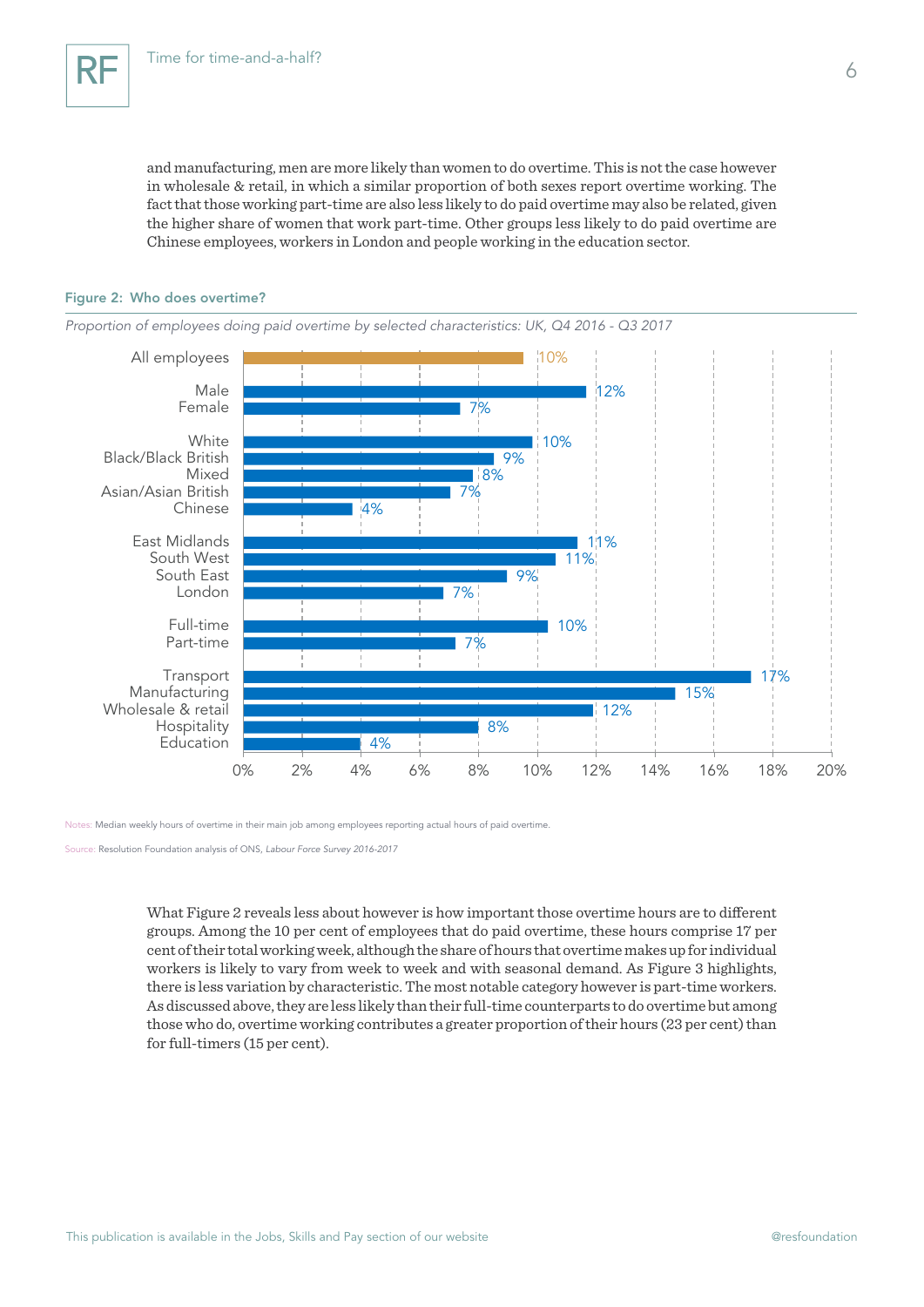## Figure 3: Who depends on overtime?



*Proportion of total hours that are paid overtime by selected characteristics: UK, Q4 2016 - Q3 2017*

Notes: Weekly hours of paid overtime in their main job as a proportion of total hours in their main job, among employees reporting actual hours of paid overtime.

Source: Resolution Foundation analysis of ONS, *Labour Force Survey 2016-2017*

## Why worry about overtime?

Having established the basic trends on overtime, we next turn to the core questions when considering a policy response: how much of a cause for concern does overtime working present, and for which kinds of workers?

## The importance of overtime and underemployment

Many workers depend on overtime as an important component of their weekly wages. While Figure 3 explored overtime hours as a proportion of total hours, the contribution made by overtime to total earnings is more directly related to concerns around the living standards of workers. Figure 4 shows that in April 2016, overtime pay typically represented 12 per cent of the total earnings of employees doing overtime.<sup>[4]</sup> This 12 per cent is lower than may have been expected given the fact that 17 per cent of hours are overtime. The reason for this discrepancy is that they are drawn from different surveys and conducted at different points in the year. Both however represent consistent trends.

[4] The ASHE survey is conducted in April each year with the firms completing the survey specifying the reference period to which the information relates. In some years, as in 2016, this may overlap with Easter, which could affect the amount of overtime done and whether a premium is received. However, trends across 1997-2016 are relatively stable suggesting this is not having a major effect.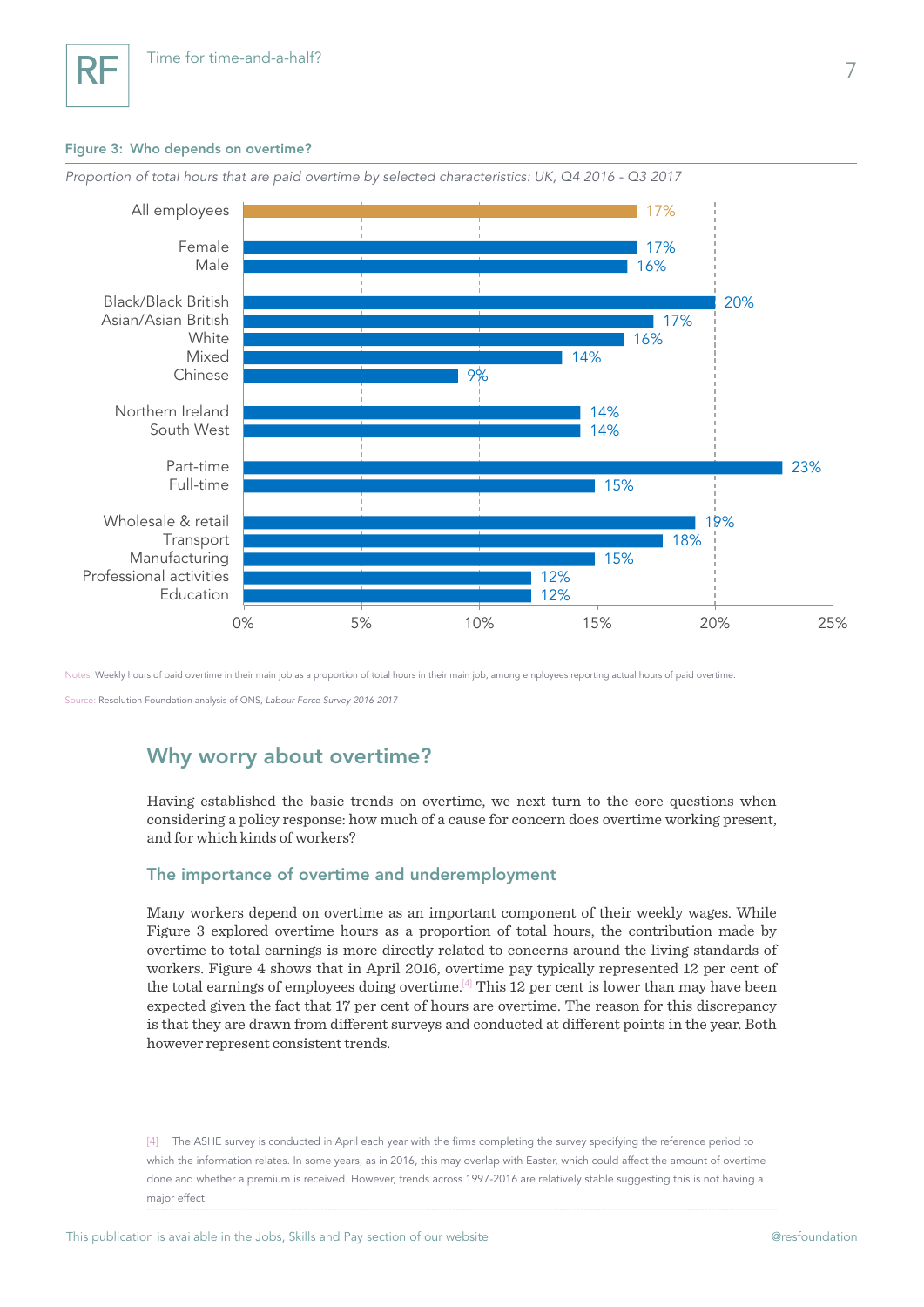Overtime pay was particularly significant for young workers (18 per cent of total pay), part-timers (16 per cent) and staff in manufacturing (15 per cent). Any policy that limits, protects against some forms of or increase pay for overtime may have significant implications, both positive and negative, for these workers.

#### Figure 4: Overtime pay contribution

*Overtime pay as a proportion of total pay by selected characteristics: GB, 2016*



Notes: Employees for whom overtime hours and overtime pay is reported.

Source: Resolution Foundation analysis of ONS, *Annual Survey of Hours and Earnings 1997-2016*

While some overtime workers may feel confident they will receive a given number of hours overtime a week, for others it may vary. For those with a sufficiently high weekly wage or a second earner in their household, this may be less of a concern. But for those relying on overtime in order to prop up their living standards, the existing lack of certainty around a significant proportion of their earnings is likely to be troubling. For lower earners doing overtime, overtime typically represents 13 per cent of their total pay compared to 10 per cent for higher earners.[5] More certainty, or a higher rate for non-guaranteed hours, would likely be welcomed by these workers. But that wish for more certainty involves difficult trade-offs in some cases with the actual volume of overtime available – which is particularly important given the role of overtime for workers that currently say they are underemployed. As Figure 5 shows, employees who say they would like to work more hours at their current pay level are more likely to be doing overtime (16 per cent vs. 9 per cent of those who don't want more hours), and overtime contributes a greater proportion of their total hours (20 per cent vs. 13 per cent).

<sup>[5]</sup> Lower earners are defined here as those with hourly earnings (excluding overtime) of less than 75 per cent of the median, with middle earners between 75 per cent and 150 per cent, and higher earners above that.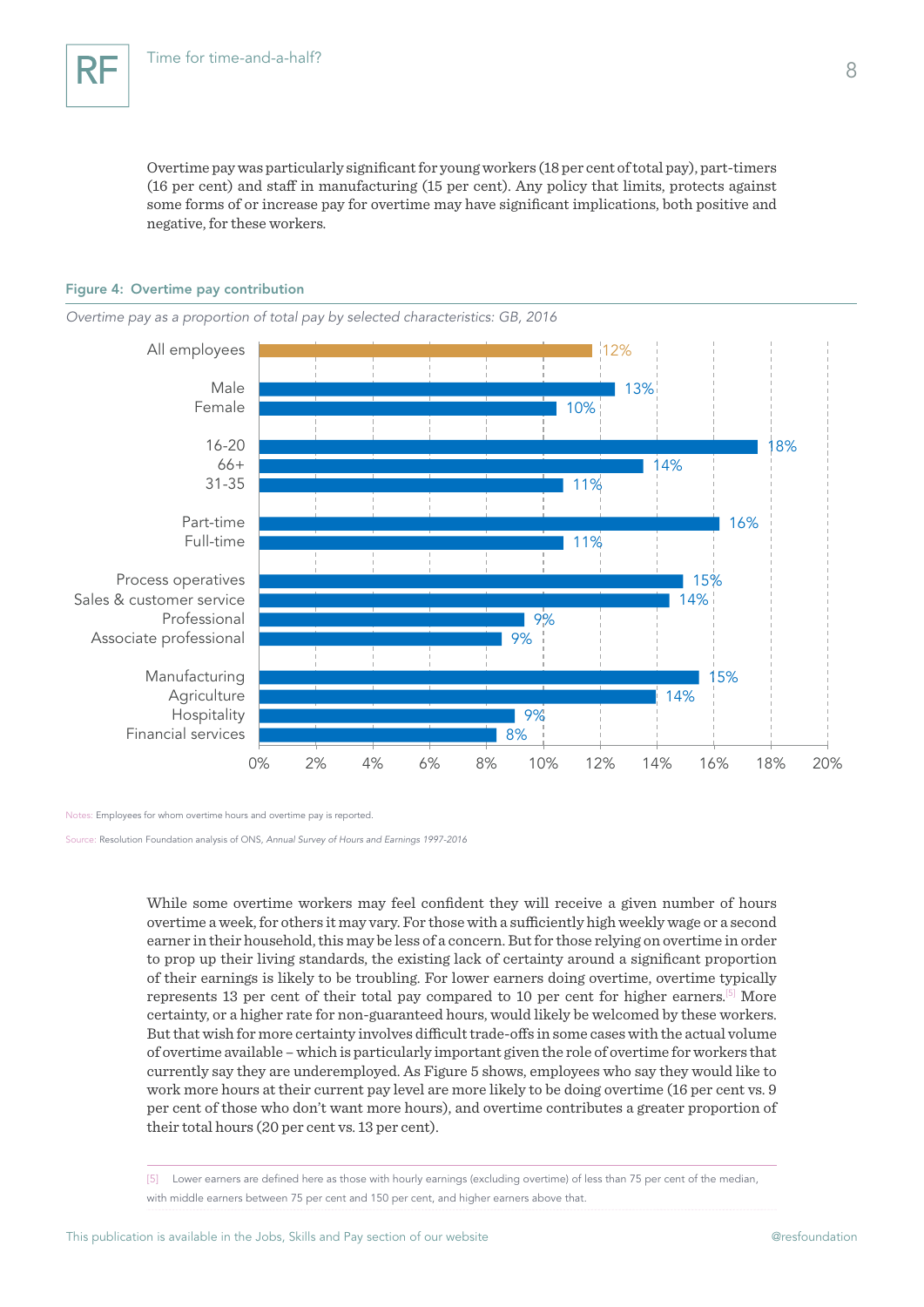#### Figure 5: Underemployment and overtime

*Overtime working by whether employee would like to work longer hours at current pay: UK, Q4 2016 - Q3 2017*



Notes: Weekly hours of paid overtime in their main job as a proportion of total hours in their main job, among employees reporting actual hours of paid overtime.

rce: Resolution Foundation analysis of ONS, *Labour Force Survey 2016-2017* 

## Atypical contracts and insecurity

The entry point into this renewed discussion of overtime was the recommendation in the Taylor Review for a higher minimum wage for hours that are not guaranteed. The Review discussed this primarily in the light of concerns around short-hours or zero-hours contracts (ZHCs), and particularly those earning low hourly wages. The policy rationale was an understandable wish to ensure that the flexibility inherent in such work is genuinely two way, rather than simply being for the benefit of the employer.

Analysis of those on ZHCs is often challenging, particularly historically, given well-documented issues in identifying such workers: many people may not know their contractual terms and conditions. But a more direct challenge for this briefing note is that in our main data source – the *Labour Force Survey* – it is up to the employee to decide whether or not work is defined as overtime. For most employees, this is likely to be more straightforward but for someone on a ZHC who nonetheless works a regular number of hours each week, their views may differ. In this analysis, we use only the hours ZHC employees describe as overtime but this is likely to be an undercounting of such non-guaranteed hours given ZHC employees are no more likely to report having worked overtime than other workers.

Regardless of their treatment, those without a more standard contract offering a fixed number of hours that they simply work week in week out would be likely to be affected by policy changes in this area. Another group who may or may not fall into this category are agency workers. This is likely to vary from agency to agency and contract to contract but it may be that the more than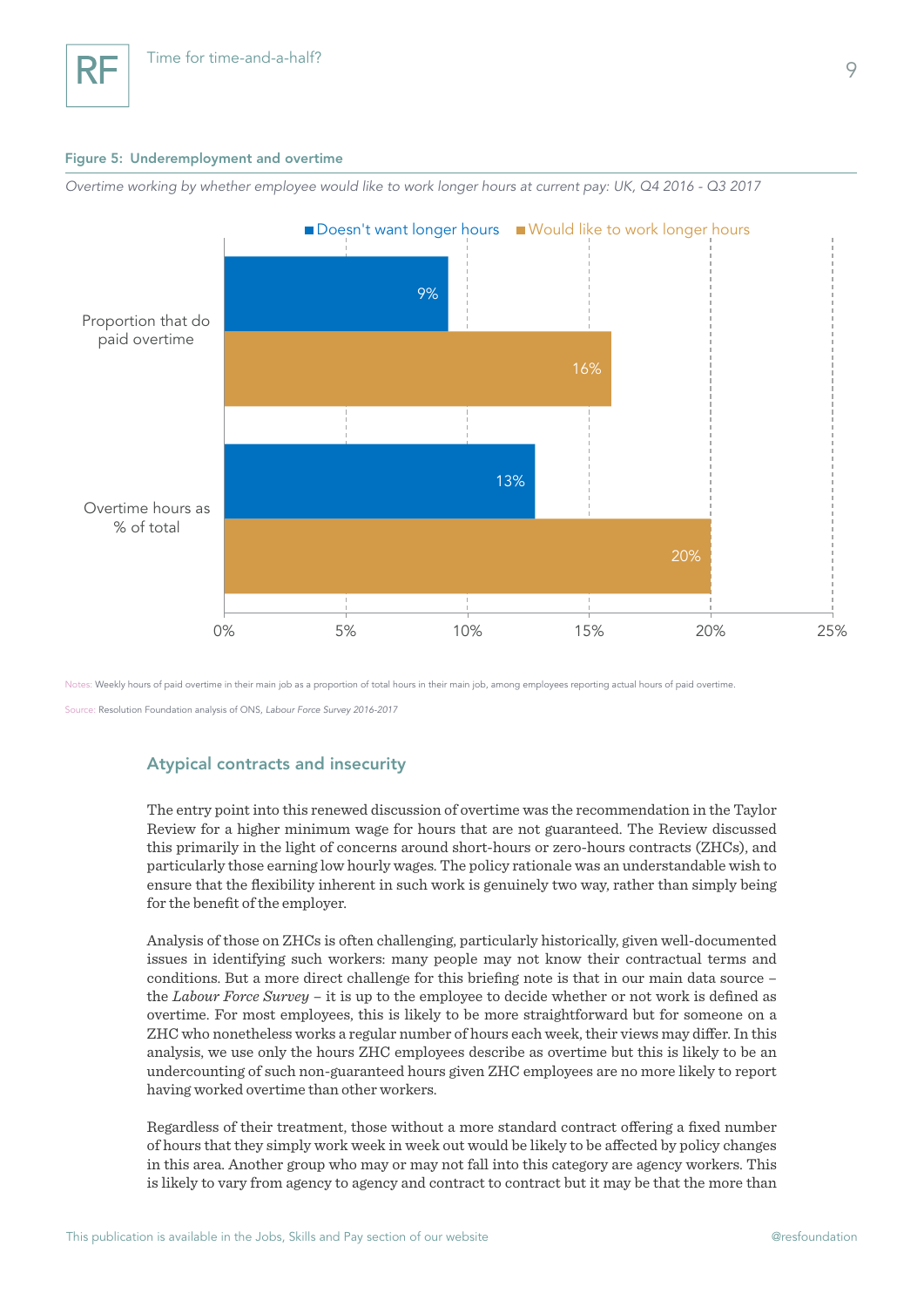800,000 agency workers in the UK would also be touched by such a policy. Like those on ZHCs, agency workers can often face income insecurity and unpredictable working patterns, making budgeting a potential struggle.

## Long hours and 'enforced' overtime

Another group of overtime workers that may be of concern are those doing very long hours. While the only significant restrictions in the UK to overtime working are the Working Time Regulations, which limit the number of hours a person can work to an average of 48 per week, many people doing overtime exceed this. While 12 per cent of all employees work more than 48 hours per week in their main job, that rises to 28 per cent among those that do paid overtime.

The reason for working so many hours of overtime can vary and our attitude towards them will depend on the degree to which they are a permanent feature of working life or a one off. It may be that a person wants to maximise their earnings and therefore wishes to work as many hours as possible, especially if an overtime premium is paid. Others may feel as if they have little option but to work additional hours every week or else risk repercussions from their employer. This may place an unexpected burden on people's personal lives and make a healthy work-life balance harder to reach, particularly if overtime working is demanded with little advance notice. If overtime is viewed as simply "part of the job" and key to being viewed as a good employee, this may act as a barrier to progression for those with caring responsibilities outside of work. The desired response will vary depending on which situation is deemed most pressing.

## Policy options

Having weighed the different kinds of overtime working and overtime workers, and set out some of the reasons why policy makers should care about this neglected issue, we next turn to policy options. Interestingly, the UK is something of an outlier internationally with virtually no legislation around overtime, a state of affairs that was not always the case. The approaches taken by other countries can be grouped into three categories: limits, protections and premia. The extent to which these are enforced or superseded by sectoral or collectively bargained agreements varies but nonetheless provides an indication of the range of responses policymakers might consider.

## Limits

As the previous sections have discussed, overtime is a common part of working life in the UK. But that is not the case in every other country.[6] Some countries restrict the circumstances in which overtime working is permissible. At one end of the spectrum, Polish law rules that overtime is only allowed in extraordinary circumstances or if an employer can demonstrate they have specific needs that require overtime working. In Luxembourg, a similar approach applies – firms must receive permission from the Ministry of Employment – along with tight restrictions on the number of overtime hours an employee can do. Other countries cap the number of hours of overtime working that be done on an annual basis, for example 80 hours per year in Spain.

## **Protections**

A less direct approach is to offer greater protections to employees regarding non-guaranteed hours. In some cases, this will extend beyond those doing overtime work. In New York City for instance, moves to limit so-called 'surprise scheduling' means restaurant workers must be informed of their shift times two weeks in advance with employers required to compensate staff for last minute changes. While legislators in New Zealand recently effectively banned zero-hours

[6] International examples are drawn from a number of sources including Clyde & Co*, Employment law at a glance: An international guide to employment law across 28 countries*, May 2017; ILO, *Non-standard employment around the world: understanding challenges, shaping prospects*, 2016; T Hunt and S McDaniel, *Tackling Insecure Work: political actions from around the world*, SPERI/GMB, September 2017; and, though older, J Freyssinet and F Michon, *Overtime in Europe*, Eurofound, June 2003.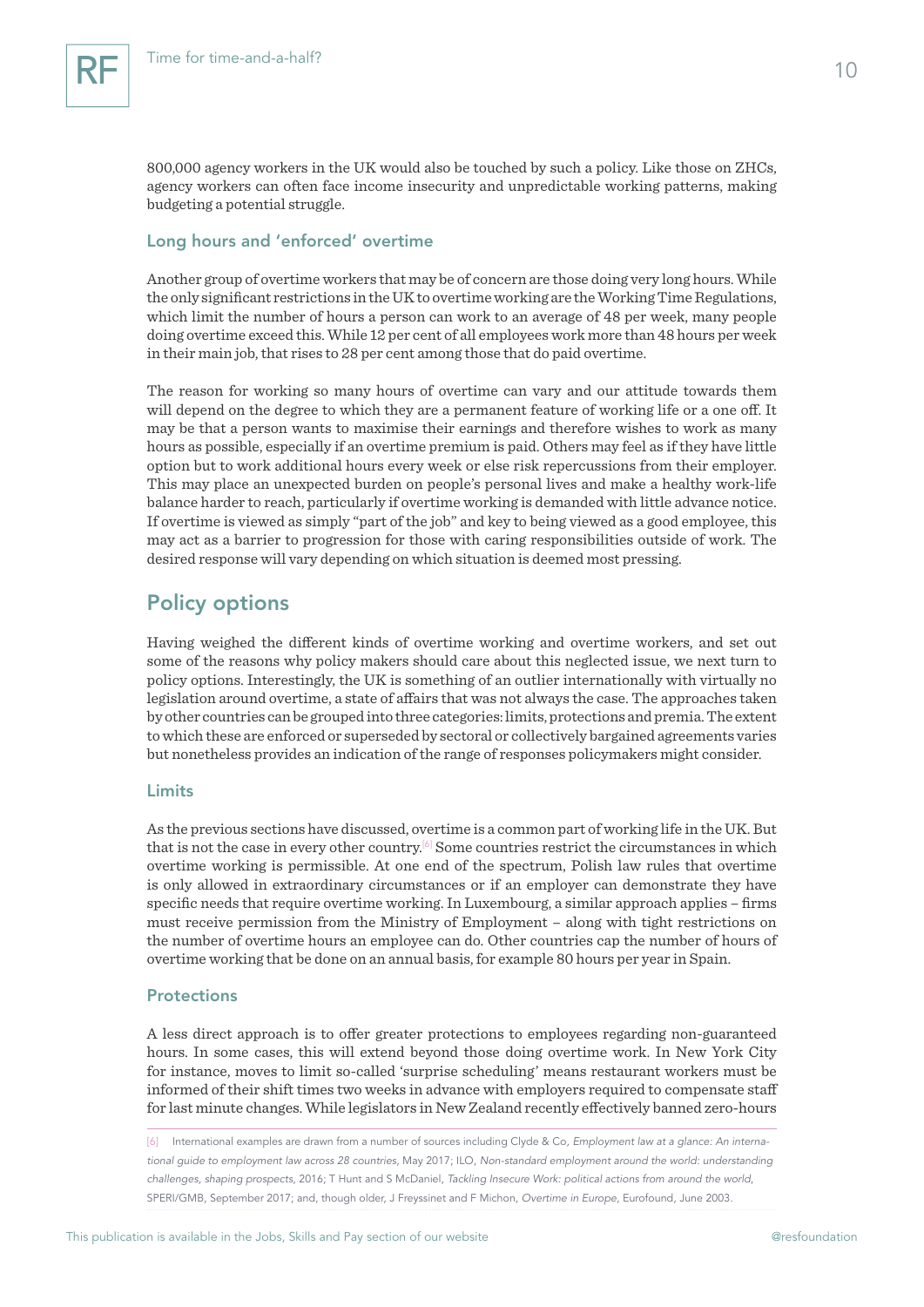contracts, other less sweeping changes have been introduced too. Employment law now explicitly states that a worker can turn down the offer of additional hours without repercussions.

#### Premia

The third category of response is forcing employers to pay extra for overtime working. The way in which this is implemented differs from country to country. Perhaps the most straightforward approach is that taken in Austria in which any hour worked beyond the employee's contract attracts a premium, thereby including part-timers. But within the Austrian system, the premium attached varies. A 25 per cent uplift applies up to 40 hours worked per week with a 50 per cent boost (time-and-a-half ) beyond that, and a 100 per cent premium for overtime at unsociable hours and public holidays. Switzerland takes a similar but less broad approach, limiting the premium to those working beyond 45 hours a week.

Other jurisdictions opt to limit the premium to lower earners. In the US, workers earning less than \$24,000 a year who work more than 40 hours are entitled to time-and-a-half. A similar policy applies in Newfoundland and Labrador in Canada but with a crucial difference. Rather than the 50 per cent uplift being applied to a person's wage, there is an overtime minimum wage rate set at 1.5 times the minimum wage. This applies once a person has worked 40 hours in a week.

In a slightly separate category is Australia. Along with the hundreds of 'awards' that operate from sector to sector – effective minimum wages, with overtime premia related to these that vary depending on the kind of worker and the skills they possess – Australia also operates a policy called 'casual loading'. This means that those on casual contracts are entitled to a 25 per cent boost above their 'award' to compensate for the additional insecurity they accept.

## Premium choice

This note will return to the arguments related to limits and protections below. But, given the premium suggested by the Taylor Review, the range of ways in which the policy could be applied and the potential impact on wages and wage bills, we first explore the current overtime premium landscape in Britain<sup>[7]</sup> and how it has developed.

Before describing recent trends, it should be noted that historically in the UK the system of Wages Councils (largely abolished in 1993) did bring with it overtime rules. With 66 different Wages Councils these are likely to have varied but the Agricultural Wages Board, which operated until 2013, provided time-and-a-half overtime for all agricultural workers, excluding those on flexible contracts.[8] Unions also continue to play an important role in securing an overtime premium for their members and employees covered by collectively bargained agreements.

The dataset best suited to analysis of pay – ASHE – does not ask a specific question about overtime premia or the hourly rate paid for overtime work. The questionnaire however does ask for the number of overtime hours worked and the pay received for the work. Dividing overtime pay by overtime hours and comparing it to an employee's standard hourly rate thus allows for an approximation of whether or not they receive a premium.[9]

In 2016, approximately half of employees doing overtime had an effective overtime premium of 10 per cent or more, with one in five employees getting time-and-a-half or more. As Figure 6

<sup>[7]</sup> The analysis presented below is based on ASHE, the available version of which does not include Northern Ireland.

<sup>[8]</sup> [https://www.gov.uk/government/uploads/system/uploads/attachment\\_data/file/69594/awo2012-guidance.pdf](https://www.gov.uk/government/uploads/system/uploads/attachment_data/file/69594/awo2012-guidance.pdf)

<sup>[9]</sup> Approximately 10 per cent of employees have an effective overtime premium of less than 1 i.e. less than their standard hourly rate. This could reflect an error on the part of the person completing the form, a mix of paid and unpaid overtime hours being included in the calculation or – though less likely – the overtime work genuinely being paid at a lower rate. While this does not affect the majority of the statistics reported here – focusing mainly on the median – it does suggest some caution should be taken.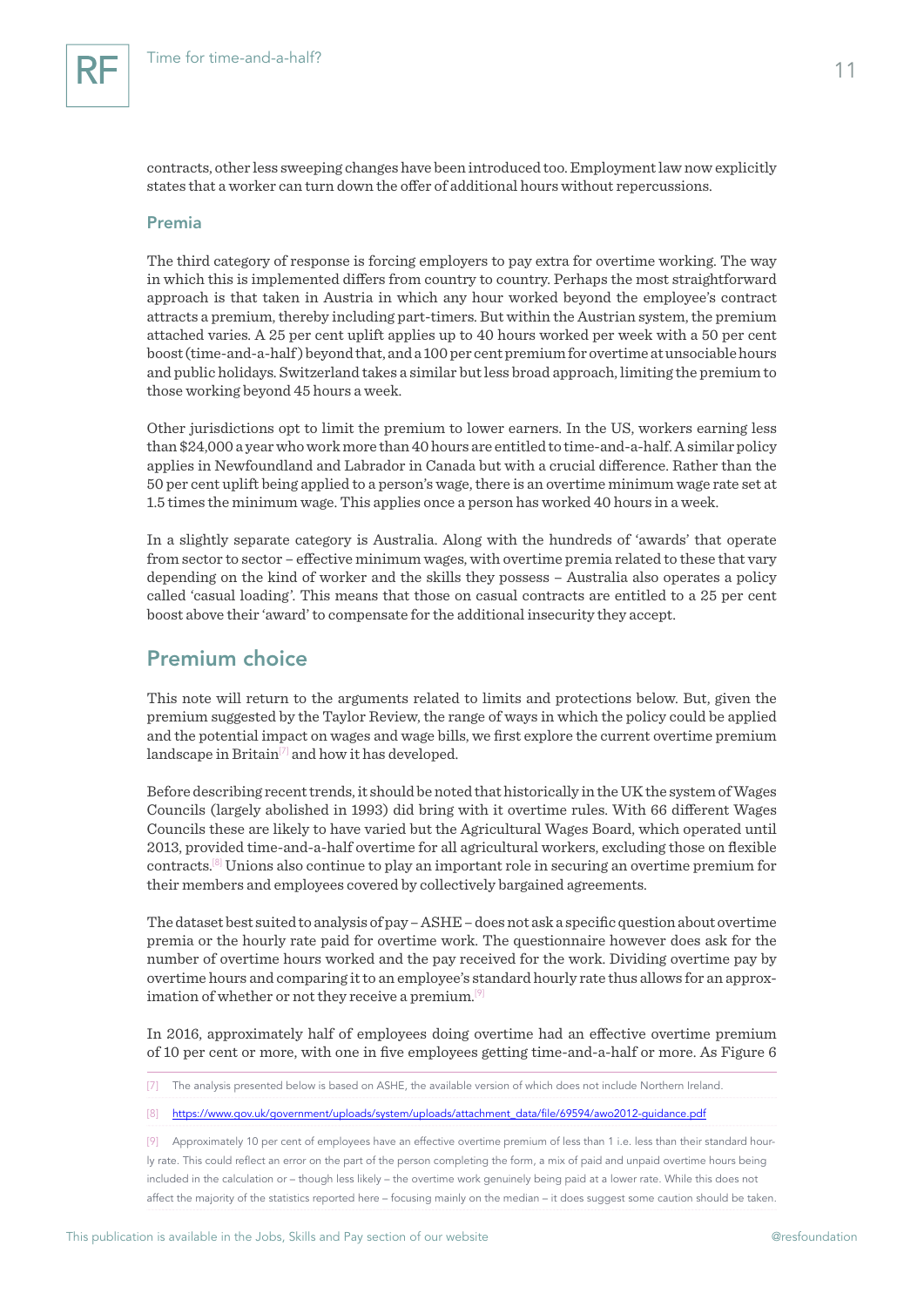illustrates, the typical premium has fallen significantly since the late 1990s and early 2000s when it exceeded 25 per cent, meaning at least half of employees doing overtime received 25 per cent or more above their the standard hourly rate. This shift may be related to the trends discussed earlier – a changing industrial mix away from industries like manufacturing in which premia are more common – but likely also represents a general move towards consolidation of such premium pay into the standard hourly rate. The contribution overtime pay has made to total pay for those doing overtime has fallen far less steeply however.

#### Figure 6: Diminishing returns



*Effective overtime premium and overtime pay as a proportion of total pay: GB, 1997-2016*

Notes: Employees for whom overtime hours and overtime pay is reported. Overtime premium is calculated by dividing the total overtime pay for the pay period by the number of hours the overtime pay covered. Because of a discontinuity in how ASHE was collected in 2004 and 2006, care should be taken in interpreting the data between 2003 and 2007. Though the values for both series displayed here are very similar in both versions of 2004 and 2006, the values included here are for the second versions of both years.

Source: Resolution Foundation analysis of ONS, *Annual Survey of Hours and Earnings 1997-2016*

And as Figure 7 shows, it is not just at the median that premia have fallen. The share of overtime employees getting at least 10 per cent boost for overtime working fell from 61 per cent in 1997 to 54 in 2007 to 50 per cent in 2016. The proportion of overtime employees getting time-and-a-half or better has dropped too, from 25 per cent in 1997 to 23 per cent in 2007 to 20 per cent in 2016.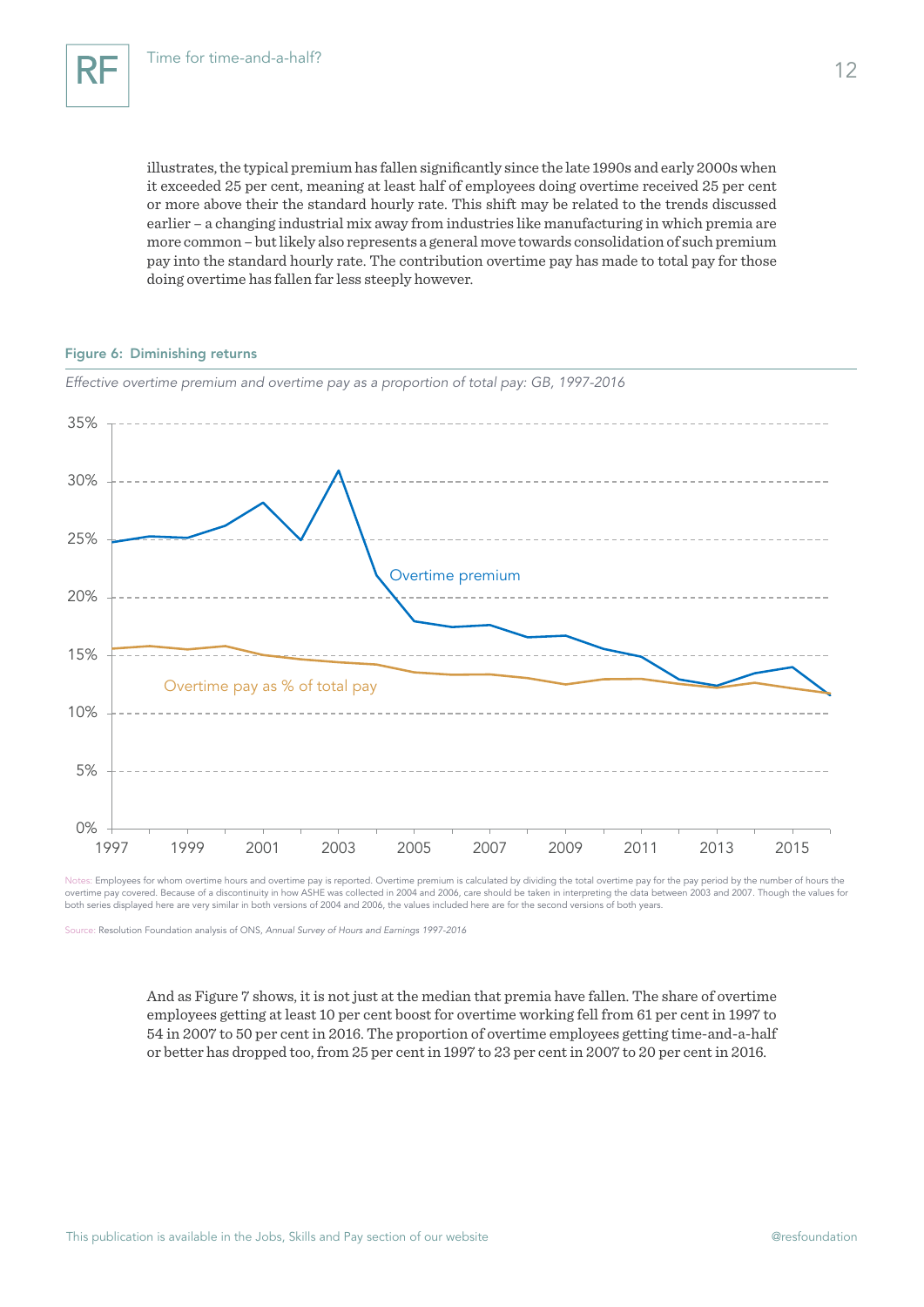#### Figure 7: A shrinking group

RF



*Proportion of employees receiving overtime premia of at least 10% or 50%: GB, 1997-2016*

Notes: Employees for whom overtime hours and overtime pay is reported. Overtime premium is calculated by dividing the total overtime pay for the pay period by the number of hours the overtime pay covered.

Source: Resolution Foundation analysis of ONS, *Annual Survey of Hours and Earnings 1997-2016*

As with the prevalence of overtime working and hours, the median overtime premium differs greatly across the economy. Groups among whom overtime working was more common in Figure 2 feature prominently in Figure 8, which shows the median overtime premium for different groups in 2016. Men, those working full-time (both 23 per cent median premium vs. 0 per cent for women and part-timers) and manufacturing staff all appear once more. But interestingly, overtime still appears to attract a decent premium for workers in categories that we saw were less likely to do overtime, including workers in Scotland and hospitality staff. Despite 12 per cent of employees in wholesale & retail doing some overtime, there is typically no premium for such work. While there are likely to be a range of demographic, sector specific cultural and historic factors behind these differences, Figure 8 suggests that the rewards to overtime are currently being unevenly distributed.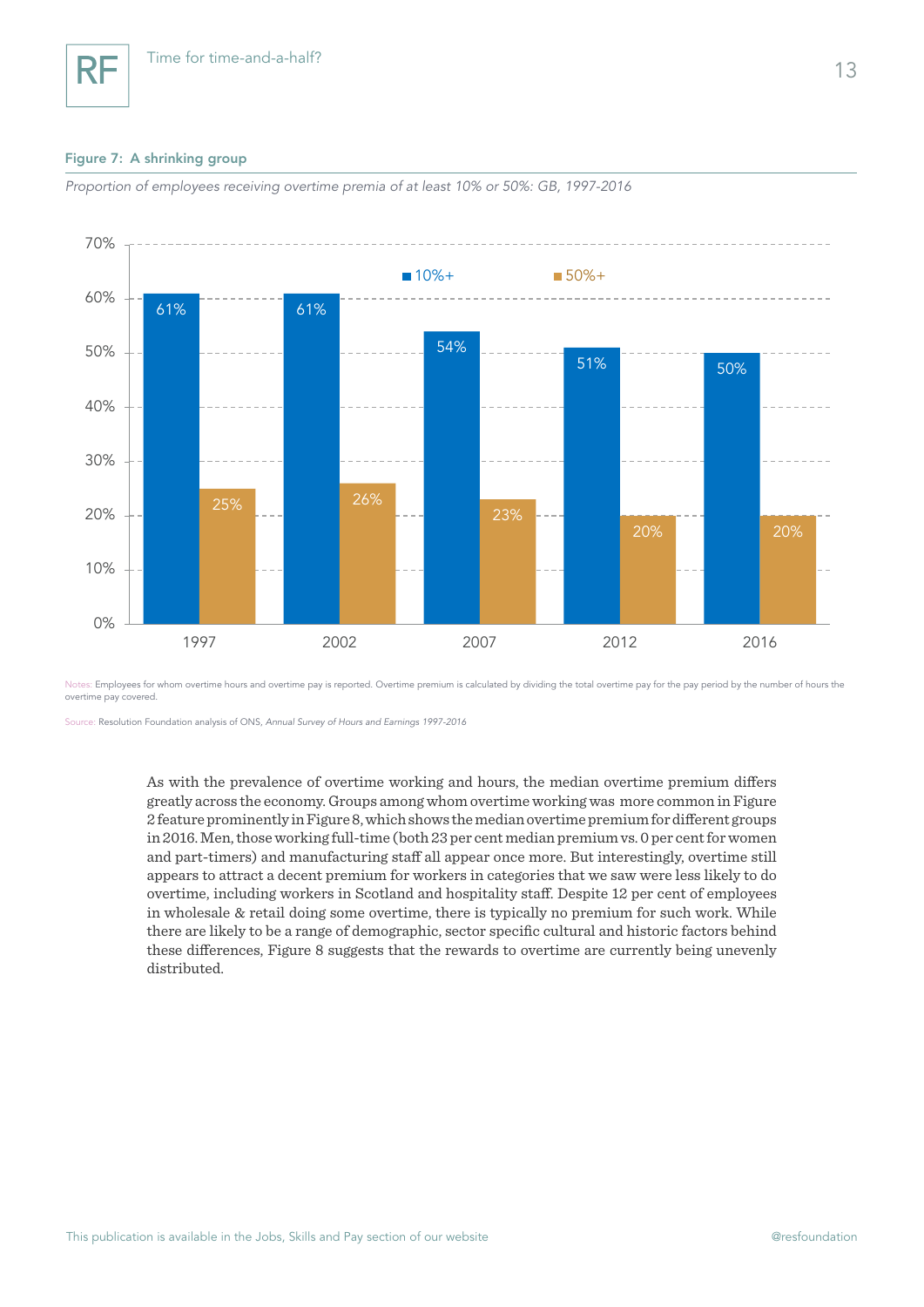### Figure 8: Varying premia



*Median overtime pay as a proportion hourly pay by selected characteristics: GB, 2016*

Notes: Employees for whom overtime hours and overtime pay is reported.

Source: Resolution Foundation analysis of ONS, *Annual Survey of Hours and Earnings 1997-2016*

In light of this evidence, we next consider how big an impact premium policies could have. We consider three scenarios, each limited to low to middle earners:

- » The Taylor Review's suggestion of a higher minimum wage for non-guaranteed hours, calculated across a pay period
- » A similar policy but with any non-guaranteed hours requiring a premium above the minimum wage to be paid
- » A policy resembling that applied in the US in which non-guaranteed hours up to a given hourly rate require a premium to be paid

For the first two scenarios we model three thresholds below which the policy applies: 50p above the National Living Wage (NLW); 25 per cent above the NLW; and 50 per cent above the NLW.

The policy outlined in the Taylor Review would affect the smallest group. You might think that a higher overtime rate of, say, 50p would benefit any overtime workers earning below £8/hour (the current NLW is £7.50). But this is not the case, for example someone with an hourly rate close to £8 would be unlikely to be affected unless they worked many overtime hours. A person working 37.5 contracted hours and 6 non-contracted hours would, assuming a one-week pay period over which National Minimum Wage rules apply, have to receive a gross wage of at least £329.25 (37.5 times £7.50 plus 6 times £8) under this policy. But someone with an hourly rate of £7.75 – applied to both their standard hours and their overtime work – would earn just over £337 under the same assumptions and therefore not benefit from the policy. Analysis from 2016 data suggest 150,000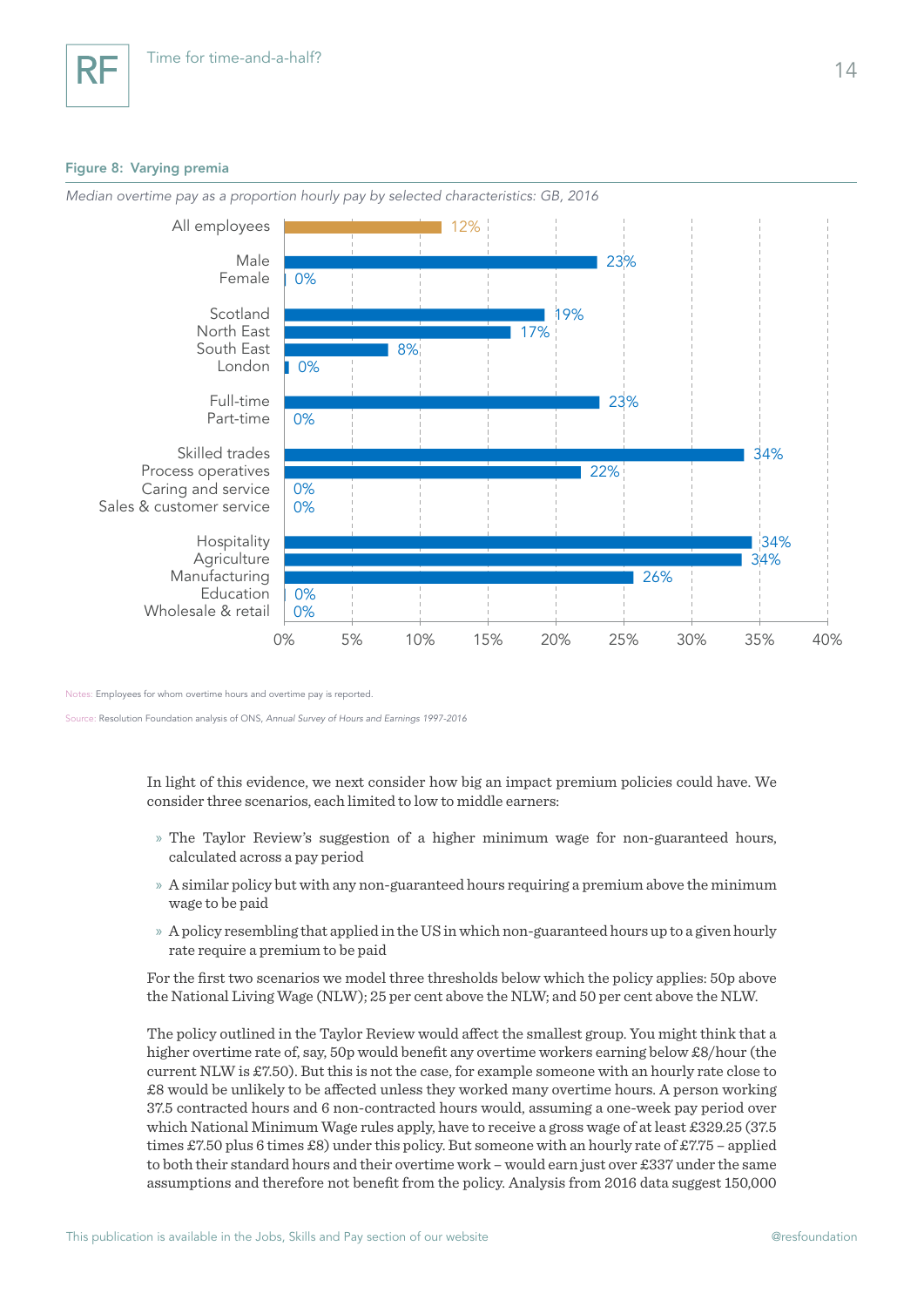employees that currently do overtime would benefit although this figure would vary as the NLW rises and depending on the working patterns of individuals from week to week.<sup>[10]</sup>

This small impact reflects the fact that, as the Taylor Review made clear, the policy is aimed less directly at overtime and more at those with a high number of non-guaranteed hours. The typical ZHC employee works 26 hours a week. If they were earning the NLW they would receive a gross weekly wage increase of £13 under this policy. (Table 1 illustrates the impact for different workers given different assumptions.) Because the data on which this analysis is based cannot identify ZHC workers, this may mean the size of the affected group is larger. A higher threshold – 25 per cent or 50 per cent – would of course widen the size of the group affected to 220,000 and 310,000 respectively.

## Table 1: Policy impacts

#### *Indicative impact of policies to affecting overtime*

|                                          | Taylor Review recommendation  |            |            | Higher minimum wage for all overtime |            |            |
|------------------------------------------|-------------------------------|------------|------------|--------------------------------------|------------|------------|
|                                          | 50p above 25% above 50% above |            |            | 50p above 25% above 50% above        |            |            |
|                                          | <b>NLW</b>                    | <b>NLW</b> | <b>NLW</b> | <b>NLW</b>                           | <b>NLW</b> | <b>NLW</b> |
| Number of employees affected             | 150,000                       | 220,000    | 310,000    | 220,000                              | 550,000    | 960,000    |
| Weekly wage boost at NLW                 |                               |            |            |                                      |            |            |
| 37.5 basic hrs + 6 overtime              | £3.00                         | £11.25     | £22.50     | £3.00                                | £11.25     | £22.50     |
| 16 basic hrs + 3 overtime                | £1.50                         | £5.63      | £11.25     | £1.50                                | £5.63      | £11.25     |
| 26hrs on ZHC                             | £13.00                        | £48.75     | £97.50     | £13.00                               | £48.75     | £97.50     |
| Weekly wage boost at £8                  |                               |            |            |                                      |            |            |
| $37.5$ basic hrs + 6 overtime            | £0.00                         | £0.00      | £0.00      | £0.00                                | £8.25      | £19.50     |
| 16 basic hrs + 3 overtime                | £0.00                         | £0.00      | £1.75      | £0.00                                | £4.13      | £9.75      |
| 26hrs on ZHC                             | £0.00                         | £35.75     | £84.50     | f0.00                                | £35.75     | £84.50     |
| Weekly wage boost at 25p below threshold |                               |            |            |                                      |            |            |
| $37.5$ basic hrs $+6$ overtime           | £0.00                         | f0.00      | f0.00      | £1.50                                | £1.50      | £1.50      |
| 16 basic hrs + 3 overtime                | £0.00                         | £0.00      | £0.00      | £0.75                                | £0.75      | £0.75      |
| 26hrs on ZHC                             | £6.50                         | £6.50      | £6.50      | £6.50                                | £6.50      | £6.50      |

Notes: Analysis of the number of employees affected is based on ASHE data from April 2016, when the NLW was £7.20. The size of the wage boost employees would receive is based on an assumed NLW of £7.50.

Source: Resolution Foundation analysis of ONS, *Annual Survey of Hours and Earnings 2016*

In the second scenario, a wider group is affected – 220,000, 550,000 and 960,000 for each of the three thresholds. These groups are effectively those earning less than 50p, 25 per cent and 50 per cent above the NLW respectively and doing some overtime. This is because the uplift to actual minimum pay for each overtime hours is applied irrespective of wider hours worked or pay levels, rather than being part of a calculation across the pay period set out in minimum wage legislation. As a result it would affect anyone with an overtime rate below the relevant threshold e.g. £8 when the assumption is a 50p boost.

Returning to the example given above, the ZHC employee at the NLW would receive the same  $\pounds 13$ wage increase. But this policy would do more for 'standard' overtime employees i.e. those with a higher number of contracted hours and doing some overtime. The person paid £7.75 and working 37.5 contracted hours and 6 overtime hours was unaffected by the Taylor Review's policy but would get a (small) wage boost of £1.50 per week as a result.

[10] In these scenarios, only those with a sufficiently low hourly wage or a sufficiently high number of overtime hours are included. Workers who only occasionally do overtime would likely to be affected by the policy at different points in the year.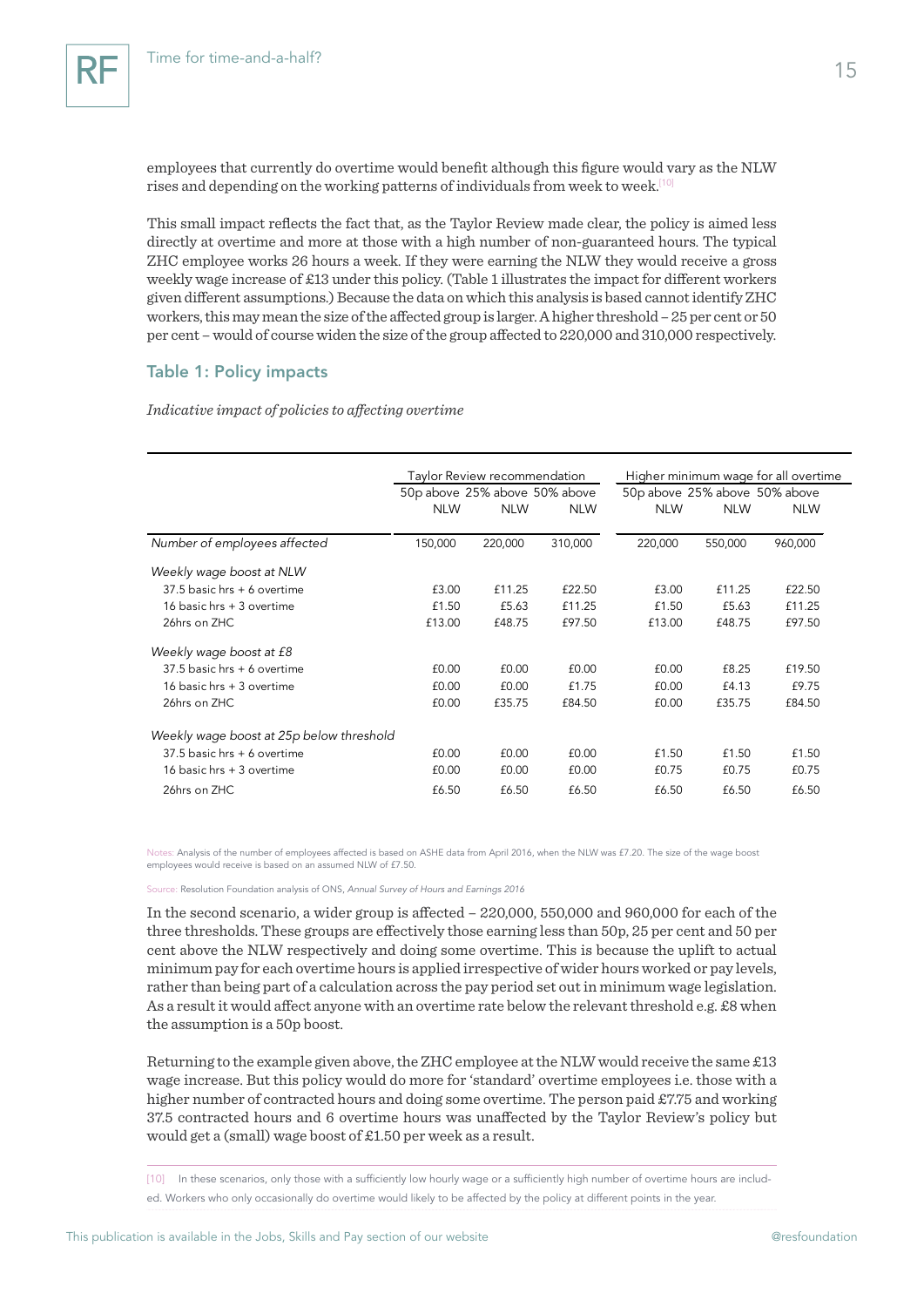In the third scenario, the base group would be slightly larger than in the second scenario, including that group but extending further given it was stretch further up the overtime premium threshold. The maximum pay boost they receive would be by some distance the largest however. This is because rather than the premium being explicitly tied to the NLW, it is a boost to their standard hourly rate. This is more akin to the usual time-and-a-half policy but it is limited to low earners.

The size of the impact would vary depending upon the boost applied. Maintaining the assumption that no one earning above £8 an hour would benefit, if a 10 per cent premium was in place, the employee earning £7.50 an hour would receive less of a boost (£4.50) than the employee on £7.99 an hour  $(\text{\pounds}4.79)$ . The size of this disparity increases as the threshold below which the policy applies and the size of the boost increase. Another drawback is that, though their circumstances could be identical, those earning £8.01 would not benefit while the employee on £7.99 would.

## Recommendations

As well as generating thinking and debate on the idea of 'good work', the Taylor Review has brought renewed, and very desirable, attention to the question of overtime. With the Government's response to the Taylor Review expected in early 2018, now is the right time to consider what steps, if any, should be taken to improve pay and conditions for the 2.6m employees who do paid overtime. This briefing note has provided an overview of some of the main trends in overtime, and discussed policies employed elsewhere. Taken together, it suggests more could and should be done to support overtime workers.

While the strict rules put in place by some countries would be a step too far given the trade-offs with still ensuring workers that want extra hours are able to be offered them, providing greater protections would be welcome. Following New Zealand's lead in explicit protections for those turning down additional hours would be a simple first step and help to shift away from an environment in which overtime working is viewed as essential to progressing. The design of a 'surprise scheduling' policy like that for restaurant staff in New York City would require more consultation but given the irregular scheduling faced by many low earners, not just those doing overtime, introducing an expectation of minimum notifications of shifts and a premium for hours offered at very short notice (e.g. with less than 12 hours' notice) is an approach that should be considered.

But changes to introduce a guaranteed pay premia for some overtime workers would have bigger, and more unpredictable, effects. Clearly, many workers would benefit, and this is certainly an area the government should be taking forward in its response to the Taylor Review. But as it does so it should recognise the inevitable uncertainty that comes from policy that can, and indeed is intended to, lead to behavioural shifts. For instance, while a premium on all non-guaranteed work may incentivise firms to offer contracts that better reflect the hours their staff actually work, other employers may instead choose to simply offer fewer total hours. Nor would the impact of such a policy be uniform; some workers would likely gain while others would lose out.

Given this uncertainty and the potential to adversely affect some of those the policy seeks to assist, the Government should pilot a range of different overtime premia in a handful of sectors. As discussed, such premia could be applied in a number of ways. Of the approaches outlined above, the Taylor Review's model, while effective for those with no guaranteed hours, does nothing for most overtime workers and we therefore believe should not be the limit of what the government explores. Opting instead for a version of the second approach – a higher minimum wage for all non-guaranteed hours – would provide a boost to employees (with an associated wage bill increase for employers) but without stretching onto much higher earners. Given that almost all recent attempts to boost workers' pay have focused exclusively on the very lowest earners (via increases in the wage floor) it is also desirable that options are piloted that go beyond this, as with the third option outlined above.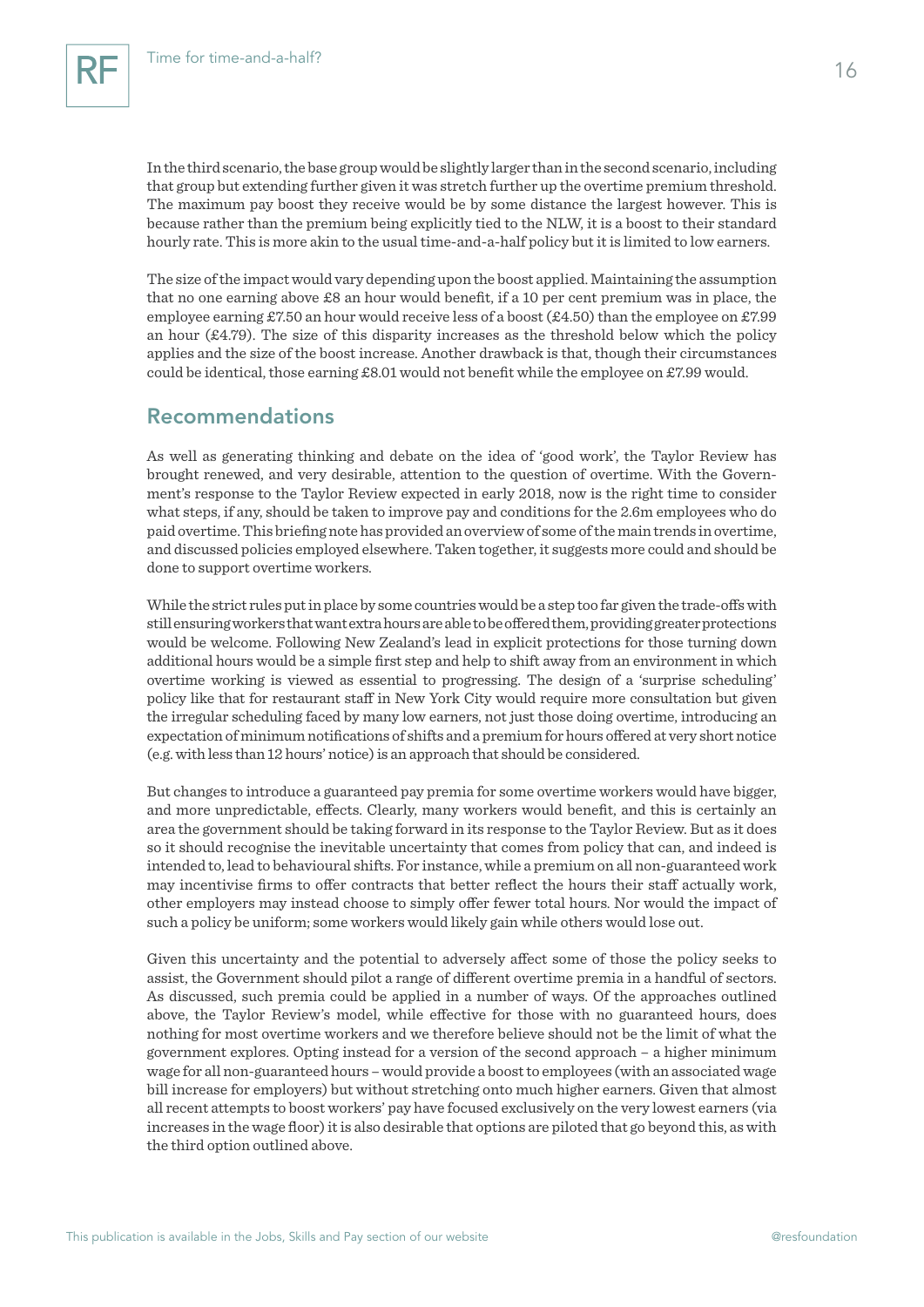The premia piloted should be set between 10 per cent and 50 per cent (time-and-a-half) to broadly mirror the range of current practice among firms. As the Taylor Review recommended, the insight of the Low Pay Commission should be utilised to help judge where best to place premia, not least given the added complexity this could bring to the minimum wage framework. Another option would be to encourage sectors to reach their own agreement on the overtime offer to staff, allowing for greater experimentation and potentially a better fit to the needs of the industry. In all pilots, protection will be needed for those already receiving an overtime premium. Pending the results of these pilots, the policy could be expanded to other sectors or further up the pay ladder to include more employees.

Whatever the exact approaches piloted, the Government should take the opportunity offered by the Taylor Review to explore how the one in ten employees that do overtime can be offered greater protection and security. In the absence of action, the ongoing trend of falling premia is unlikely to abate, making the case for policy exploration on overtime all the stronger.